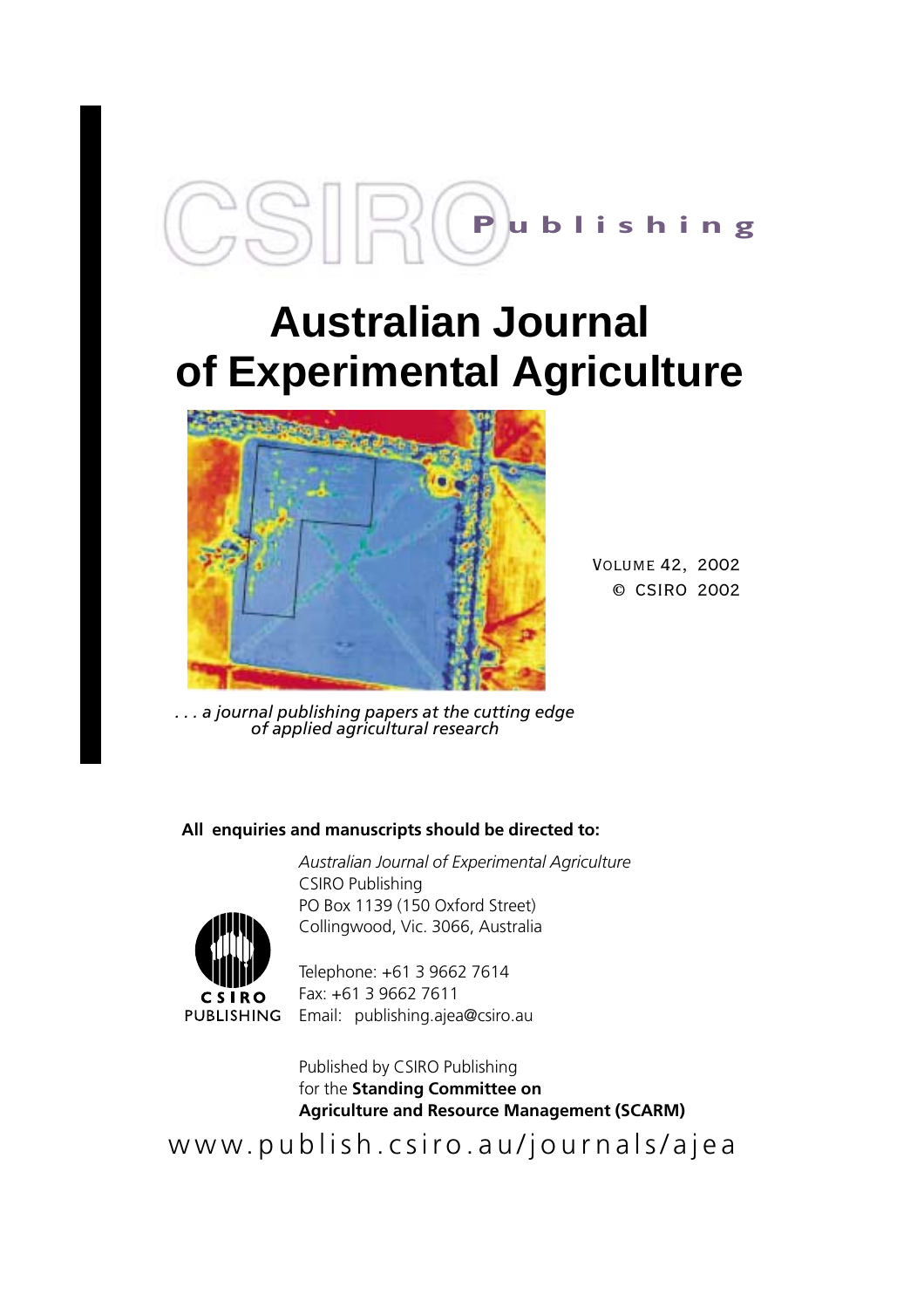## **Productivity, carcass and meat quality of lot-fed** *Bos indicus* **cross steers grouped according to temperament**

*J*. *C*. *Petherick*A,B,D*, R*. *G*. *Holroyd* A,B*, V*. *J*. *Doogan*A,C *and B*. *K*. *Venus*A,C

ACRC Cattle and Beef Industry (Meat Quality) BDepartment of Primary Industries, Agency for Food and Fibre Sciences, PO Box 6014, Rockhampton, Qld 4702, Australia. CDepartment of Primary Industries, Agency for Food and Fibre Sciences, Animal Research Institute, Locked Bag 4, Moorooka, Qld 4105, Australia. DAuthor for correspondence; e-mail: carol.petherick@dpi.qld.gov.au

*Abstract.* One hundred and twenty *Bos indicus* cross steers were allocated to 3 treatments (good, mixed and poor) on the basis of flight speed, as a measure of cattle temperament. The cattle were lot-fed for 100 days and data collected at intervals on their temperament (flight speeds) and productivity (liveweight changes, body condition, pen feed intakes) during this time. After slaughter, data were collected on carcass traits and meat quality. Eating-quality attributes were measured in meat samples from 22 carcasses from each treatment.

Flight speeds were highly correlated across animals and within treatments, showed little change in variability over time and were highly repeatable. Flight speed indicated a slight deterioration in temperament with time in the feedlot until day 70, suggesting an increasing fearfulness in the steers. Differences in flight speeds between treatments were maintained throughout the feedlotting period; poor-temperament animals retained poor temperaments and good retained good.

Flight speed was correlated with measures of production, and flight speed measured at feedlot induction was a predictor of performance. Correlations and treatment effects showed that cattle with poor temperaments had poorer average daily gains, feed conversion efficiencies, body conditions and dressing percentages compared with those with good temperaments. Reduced performance in the poor-temperament animals may have resulted from their fearfulness and state of high arousal.

Treatment (temperament grouping) did not influence carcass traits, but there was evidence of lower initial pH levels and indicators of 'heat-shortening' in the meat of steers with poor temperament compared with those with good temperament. These findings suggest that the poor temperament steers were more susceptible to pre-slaughter stressors than the good temperament animals. However, the meat quality differences were not detected in eating-quality measurements.

#### **Introduction**

Temperament has been defined and measured in numerous ways (see review by Burrow 1997), but the majority of the definitions and tests have, as a common element, the response of an animal to handling by humans. Animals that are calm and docile during handling are said to have good temperaments, while those that are nervous and flighty are said to have poor temperaments. Evidently, if temperament is defined in such a way that it involves the response of an animal to being handled by humans, then an animal's temperament will have a profound effect on the way it reacts in any situation that involves contact with humans. This contact may not be just physical, but also visual, auditory and possibly olfactory. Indeed, many of the methods of handling and moving livestock rely on the animals moving away from aversive stimuli, such as humans shouting (Pajor *et al.* 2000) or waving sticks with plastic or cloth attached

(Grandin 1987). Indeed, livestock handling commonly induces a fear response in animals (Hemsworth and Coleman 1998). Virtually every aspect of cattle management, from conception to slaughter, involves proximity to humans and induces fear to a greater or lesser extent. Thus, temperament is a significant factor in cattle production. There is evidence that temperament influences ease of handling (Fordyce *et al.* 1988*a*; Matthews *et al.* 1997), liveweight gains in feedlots (Voisinet *et al.* 1997*a*; Fell *et al.* 1999) and at pasture (Fordyce *et al.* 1985, 1988*a*), carcass damage (Fordyce *et al.* 1988*b*) and aspects of beef quality (Fordyce *et al.* 1988*b*; Voisinet *et al.* 1997*b*).

Temperament has been shown to be a heritable trait (Burrow and Corbet 2000), but also experiences are known to influence it (see review by Burrow 1997). According to Grignard *et al.* (2000), cattle responses to handling depend on aspects of the environment in addition to the presence of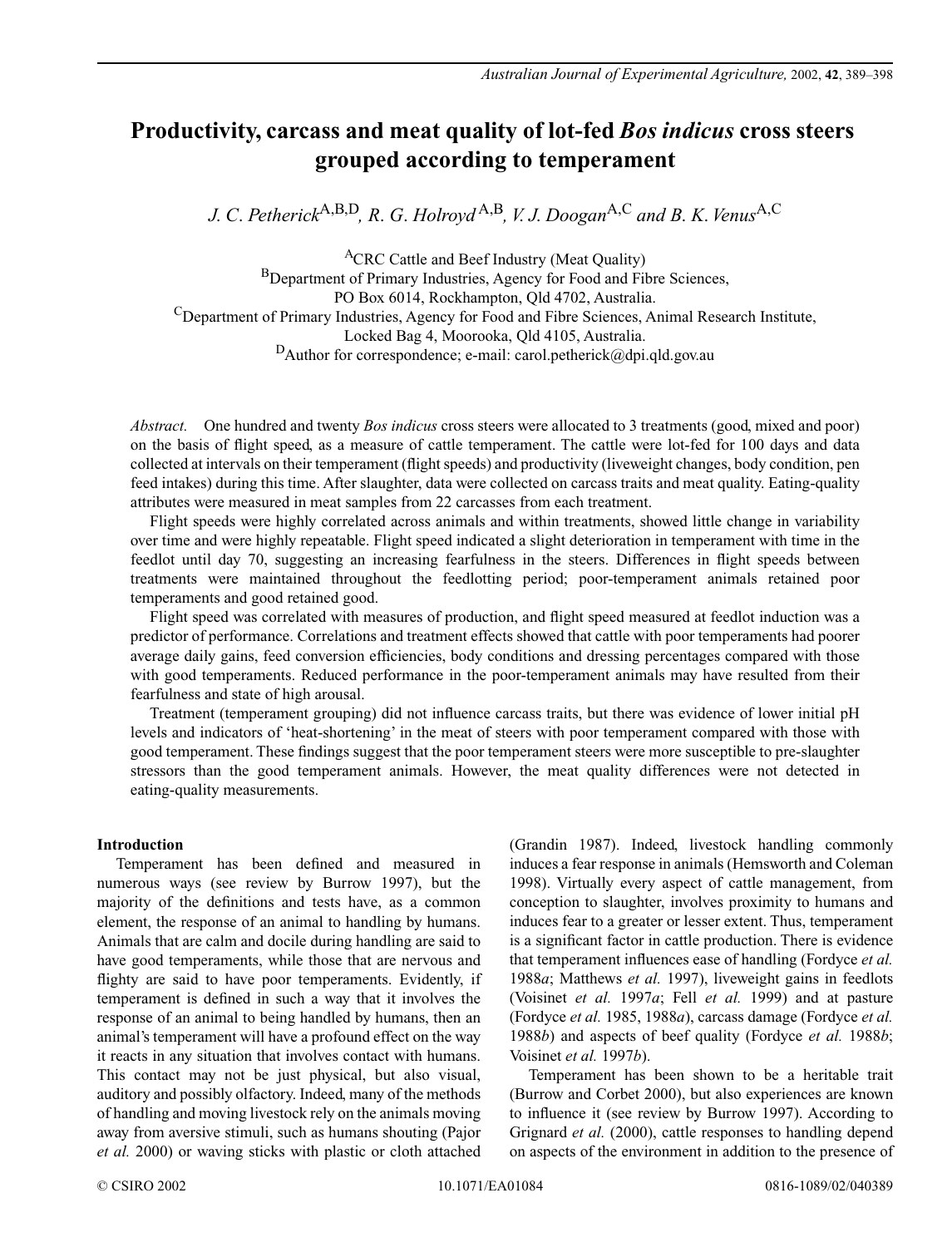humans, including the social environment. Generally, cattle tend to be less agitated during handling if they are grouped rather than single (Grandin 1987), probably because they are less fearful. Indeed, many tests to assess fear incorporate social isolation (Mason 2000). Furthermore, cattle exposed to potentially fear-inducing situations appeared less fearful when peers were present compared with when individuals were isolated (Boissy and Le Neindre 1990; Veissier and Le Neindre 1992). However, we do not know whether there are longer-term changes to temperament as a result of the social environment. There are contradictory anecdotal reports from the Australian cattle industry as to whether or not group mates influence the temperament of individuals. It has been suggested that the presence of 1 or 2 nervous, flighty animals in a group of calm, docile ones will result in the entire group becoming nervous and flighty. The opposite has also been suggested; that the presence of 1 or 2 calm, docile animals in a group of otherwise nervous, flighty ones will result in all becoming calm and docile. If such assertions are true then there are significant implications for the cattle industry. If cattle do influence each others' temperaments then there could be opportunities to produce greater numbers of good temperament cattle, without the delays associated with breeding programs, and to rapidly improve production and meat quality.

This experiment was conducted (i) to assess whether the temperament (as measured by flight speed) of cattle changes during feedlotting, (ii) to assess whether temperament is influenced by that of group mates, and (iii) to investigate the relationships between temperament, productivity and carcass and meat quality.

#### **Materials and methods**

#### *Ethical animal use*

The use of animals in this experiment was approved by an Animal Ethics Committee in accordance with the 'Australian Code of Practice for the Care and Use of Animals for Scientific Purposes, 6th edition'. Animal care and management complied with the 'Australian Model Code of Practice for the Welfare of Animals. Cattle.'

#### *Location and animals*

The experiment was conducted at Brigalow Research Station (24°50′S, 149°48′E) in the brigalow region of Central Queensland. It is a subhumid subtropical environment with mean maximum and minimum temperatures ranging from between 21 and 33°C for January to between 4 and 22°C for July. The annual average rainfall for the station is 730 mm with about 50% of it falling in the November– February period.

The cattle were stabilised  $5/8$  Brahman  $\times$  3/8 Shorthorn steers bred at Swan's Lagoon Research Station (20°05′S, 147°13′E), situated in the subcoastal speargrass region of North Queensland.

All of the steers had been mustered and handled through cattle yards on Swan's Lagoon at least twice annually from the time that they were weaned. Some of the steers had been used in other studies and had been mustered and handled through the yards on about a dozen occasions since weaning. When the steers were about 2 years of age (mean liveweight of about 335 kg), they were transported about 850 km from Swan's Lagoon Research Station to Brigalow Research Station, arriving in December.

On arrival at Brigalow, the cattle were grazed as a single group for about 5 months on improved pasture of a mixture of buffel grass (*Cenchrus ciliaris*), bluegrass (*Dichanthium sericeum*), Rhodes grass (*Chloris gayana*) and green panic grass (*Panicum maximum*). During this period, they were mustered to the yards for weighing and the recording of their flight speeds (see below) on 3 occasions between early February and late April. One hundred and twenty animals from this group were selected for the experiment on the basis of their liveweight recorded in April. Using the mean of the 3 flight-speed measures, the steers were allocated to 4 replicate pen groups (10 head per pen) of 3 treatments with liveweights matched as closely as possible in the pen groups. The treatments were the following: good temperament — flight-speed range 0.80–1.69 m/s, with a liveweight (mean  $\pm$  s.d.) of 448  $\pm$  27 kg; poor temperament — flight-speed range 1.89–4.41 m/s, with a liveweight (mean  $\pm$  s.d.) of 446  $\pm$  23 kg; mixed temperament — on this treatment half of the animals were good temperament and half were poor, flight-speed range 0.86–3.70 m/s, with a liveweight (mean  $\pm$  s.d.) of 445  $\pm$  27 kg.

The pen groups were allocated to 12 feedlot pens in a randomised block design. Allocation to treatments and feedlot pens took place 17 days before feedlot induction. In addition, 4 animals, representing a range of flight speeds from the group, were selected from each pen group as 'focal animals' for blood sampling. The data relating to these samples are not presented in this paper.

#### *Weather conditions during the experiment*

The experiment took place during the period from the middle of May to the end of August. Climatic data were collected daily at 0900 hours from a weather station about 3 km from the feedlot. During the experimental period, rain fell on 8 days (total of 124.4 mm). The mean maximum and minimum temperatures (and ranges) over the experimental period were 22.8°C (17.4–27.0°C) and 7.8°C  $(-0.5-16.6\degree C)$ , respectively. A summary of the weather conditions during the feedlotting period is given in Table 1.

#### *Experimental procedures*

The cattle were inducted over a 2-day period, from about 0800 to 1800 hours on the first day and from 0700 to 1030 hours on the second day. All animals were placed into their pens by 1100 hours of the second day. During the induction process, all animals were weighed, condition-scored (see below) and had their flight speeds recorded. They were then moved into a crush where they were ear-tagged for ease of individual identification; had a controlled-release anabolic implant (Compudose100, Elanco Animal Health, Sydney) placed in the ear; and

**Table 1. Temperature, relative humidity and rainfall during feedlotting period**

|                                | $16-31$ May | June | July | $1-26$ August |
|--------------------------------|-------------|------|------|---------------|
| Mean max. temp. $(^{\circ}C)$  | 23.5        | 21.7 | 22.0 | 24.1          |
| Mean min. temp. $(^{\circ}C)$  | 9.8         | 8.0  | 6.9  | 6.6           |
| Mean relative humidity $(\% )$ | 83.2        | 73.6 | 71.4 | 61.5          |
| Rainfall (mm)                  | 112.8       | 0.2  | 5.2  | 62            |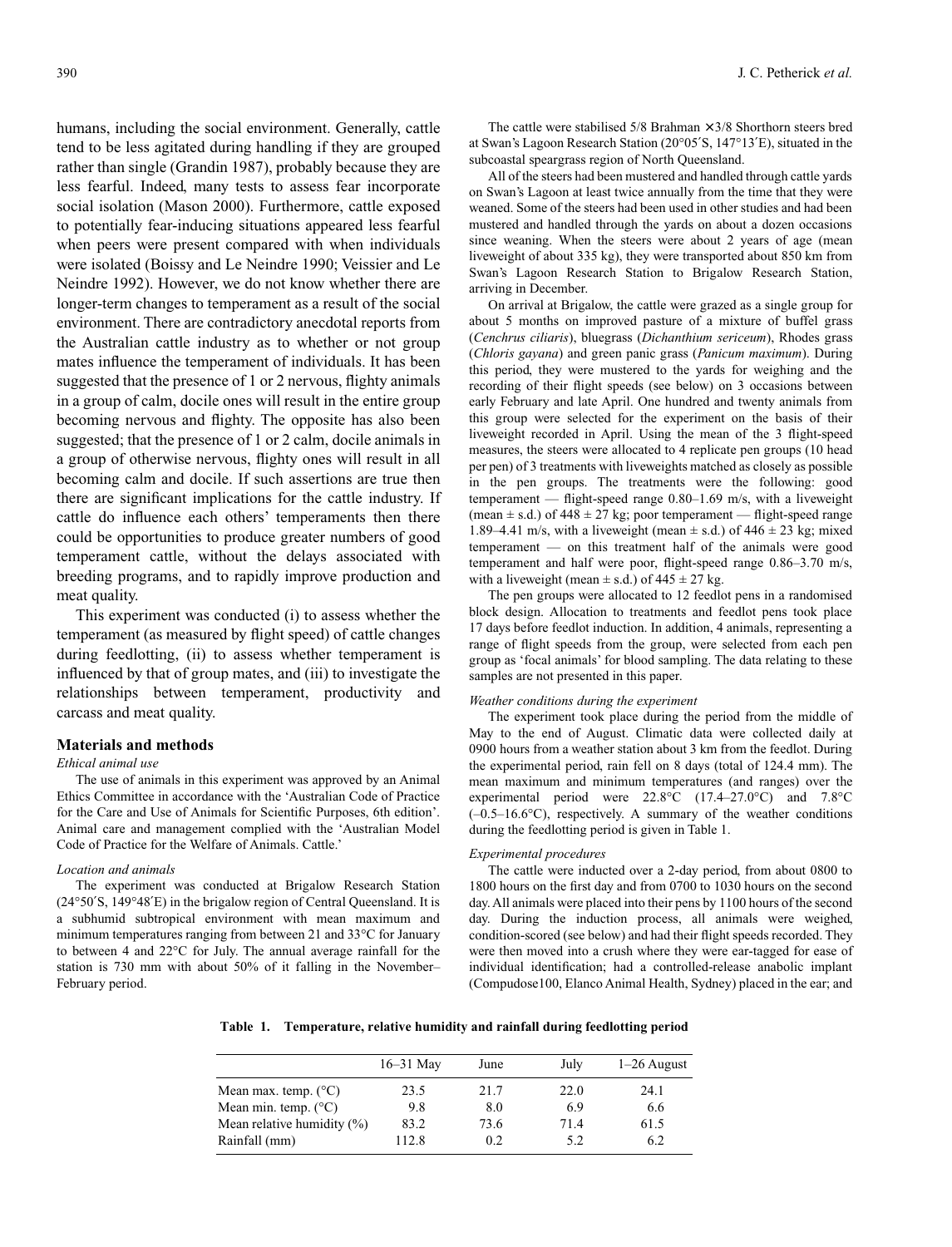were ear-marked to indicate the presence of the growth promotant. They were vaccinated against bovine ephemeral fever [Websters bovine ephemeral fever vaccine (living), Cyanamid Websters Pty Ltd, Sydney] (and given a booster 5–6 weeks later) and against the common clostridial diseases (Websters 5 in 1 vaccine for cattle and sheep, Cyanamid Websters Pty Ltd). A blood sample was taken from the coccygeal vein of the focal animals. For the first day all of the animals were held in the yards on feed (hay) and water. On the second day they were drafted into their pen groups and put into the feedlot pens. Feed was available in the feedbunks at the time of feedlot entry. After entry the cattle were left undisturbed for the remainder of the day (day 1). At feedlot entry the cattle weighed, on average, 455 kg.

*Measuring flight speed*. Flight speed was based on the principle developed by Burrow *et al.* (1988). It is the time taken for an individual animal to cover a set distance when it is released from a weighing crate, expressed in m/s. The measuring device consisted of 2 sets of light-beam generators and reflectors on stands and a timer. The stands were set up at the side of the race leading from the weighing crate, so that the light beams projected to the reflectors at 90° to the direction of travel of the animal. The first stand was 1.5 m from the exit of the weighing crate and the stands were 2.6 m apart. On release from the crate, an animal would move forward along the race, breaking the first light beam, which would start the timer. When the animal broke the second beam the timer stopped, displaying the time that the animal had taken to cover the 2.6 m. This value was converted to m/s for analysis.

*Routine for measuring and sampling*. On days 21, 45 and 70 the cattle were measured and sampled as follows: starting at about 0700 hours, the cattle were removed from the first 3 pens, with the pen groups remaining separated at all times. They moved to the yards, through the race to the weighing crate where they had their liveweights, body-condition scores and flight speeds recorded. Body condition was scored on a scale of 1–9, where 1 is emaciated and 9 is over-fat (Holroyd 1985). Each pen group was then moved through the yards a second time and confined in a different race so that blood samples could be collected from the focal animals. When blood sampling was completed for each pen group they were returned to their home pen. The next 3 pens of cattle were then moved to the yards, and so on until all cattle had been measured. The order in which the pen groups were removed and worked through the yards was always the same (i.e. pens 12B to 7A, see below). The process for all pens took about 4.5 h.

On day 101, the cattle were weighed, body condition scored and flight speeds recorded, but no blood samples were taken from the focal animals. This process took about 1.5 h. A blood sample was collected from all animals at exsanguination on day 103.

*Feedlot pens*. The feedlot pens were 7.5 by 20 m, with a 4.8 m long feed bunk positioned centrally at the eastern end of the pen. An area of concrete extended 3 m from the feed bunk and 2.5 m from the water trough, with the remainder of the pen surface being an earth-manure 'pad'. The water trough, 2.5 by 1.0 m, was shared between adjacent pens and was located on the pen division towards the western end of the pens. Shade cloth (75% exclusion), which was 3.6 m wide (18% of the pen area), ran across the middle of all pens (north–south) at a height of about 3.6 m from the ground. Pens were divided by either steel cables running between posts, or temporary fencing panels. Gates between pens at the western end allowed the entry and exit of cattle. To reduce the influence of cattle on each other, rubber belting was used to cover pen dividers as far as the water troughs. The belting also extended to the front of the feedbunk, so producing a solid barrier between the feedlot pens.

The 12 pens were adjoining and were numbered from south to north, from 7 to 12, with each number given the letter A or B, i.e. 7A, 7B, 8A, 8B and so forth to 12B. Pen 12B was adjacent to the entrance of the feedlot. Feeding always occurred in the order of 7A to 12B.

*Feedlot management—ration*. The feedlot ration was 13.9% crude protein and 13.4 ME MJ/kg and it comprised on a dry matter basis, 68% sorghum grain, 8% whole cottonseed, 14.5% roughage, 3% molasses, 2% added fat and 4.5% Farmstock '400 Plus' (a proprietary supplement mixture of minerals, vitamins and rumen modifier). The cattle were introduced to this ration over a 21-day period, with increasing levels of grain (from 26%) and decreasing levels of roughage made at weekly intervals. The cattle were on the final ration by day 22.

*Feedlot management—feeding*. The cattle were fed twice daily, starting at about 0800 and 1400 hours, with 30–40% of their expected intake delivered in the morning and the remainder in the afternoon. New feed-outs were adjusted from previous intakes with the aim that animals have access to feed at all times. The feed ration was mixed before each feeding session, with a sample of the mix taken at each session. These samples were bulked for each week of the trial and a subsample of the weekly sample tested for dry matter content. All feed bunks were cleaned out weekly with a sample of the residue feed taken for dry matter analysis. All pen residues were individually weighed and pen-group intakes calculated on a wet and dry feed basis for each week. Residues were also collected and weighed following rainfall and at the end of the trial on day 102. Water troughs were scrubbed and refilled at least weekly.

*Feedlot management—inspection of cattle*. The cattle were inspected for signs of injury, illness and lameness daily, both from the tractor-cab during feeding, and a person walking through them, when any animal that was lying down was encouraged to stand and move.

*Transportation to abattoir*. The cattle were given extra feed at the afternoon feeding on day 100 and most food had been eaten on the morning of day 101. The cattle were given no further feed this day. On the morning of day 102, 2 loads of cattle were transported, on the same truck, about 120 km to the abattoir (a journey time of about 2 h 15 min, including 1 stop to check the cattle). The truck comprised 3 compartments on both the upper and lower deck. Each pen group of animals went into a separate compartment with treatments balanced, as far as possible, for deck and compartment position. Loading on both occasions took about 20 min.

Unloading and penning at the abattoir took about 15 min each time. Each pen group was put in separate pens, but overnight 2 of the pen groups (1 each of the poor and mixed replicates) were accidentally combined into 1 pen.

*Slaughter*. The following morning (day 103) the trial cattle were moved into the abattoir from the lairage pens at about 0800 hours. Each group was moved into a washing pen where they were sprayed with water under high pressure for 3–4 min. They then moved to a second pen where they were held until they were moved up in single file to the stunning box. The kill order was by pen groups as for weighing during the trial.

Stunning was by means of a captive bolt pistol then the animals were hoisted onto the processing chain by 1 hind leg and the throat cut for exsanguination. A 10-mL blood sample was collected from each animal at this stage. The first steer was slaughtered at 0850 hours and the last at 1050 hours. About 5 min after slaughter, each body was electrically stimulated via nasal and rectal probes for about 45 s, using low-voltage stimulation (45 V, 36 pulses/s). The number of permanent incisors (dentition) was recorded and the carcasses were split into sides and weighed. From the carcass weight and the pre-trucking liveweight, the dressing percentage (carcass weight/liveweight  $\times$  100) was calculated. Carcasses were scored for bruising (1–9, depending on number, position and severity of bruises), had butt profile recorded (A to E, where B and C are the preferred shape for aesthetic reasons), P8 fat depth measured (mm) (AUS-MEAT 1998) and were graded according to market specifications. The carcasses entered the chillers about 40 min after slaughter.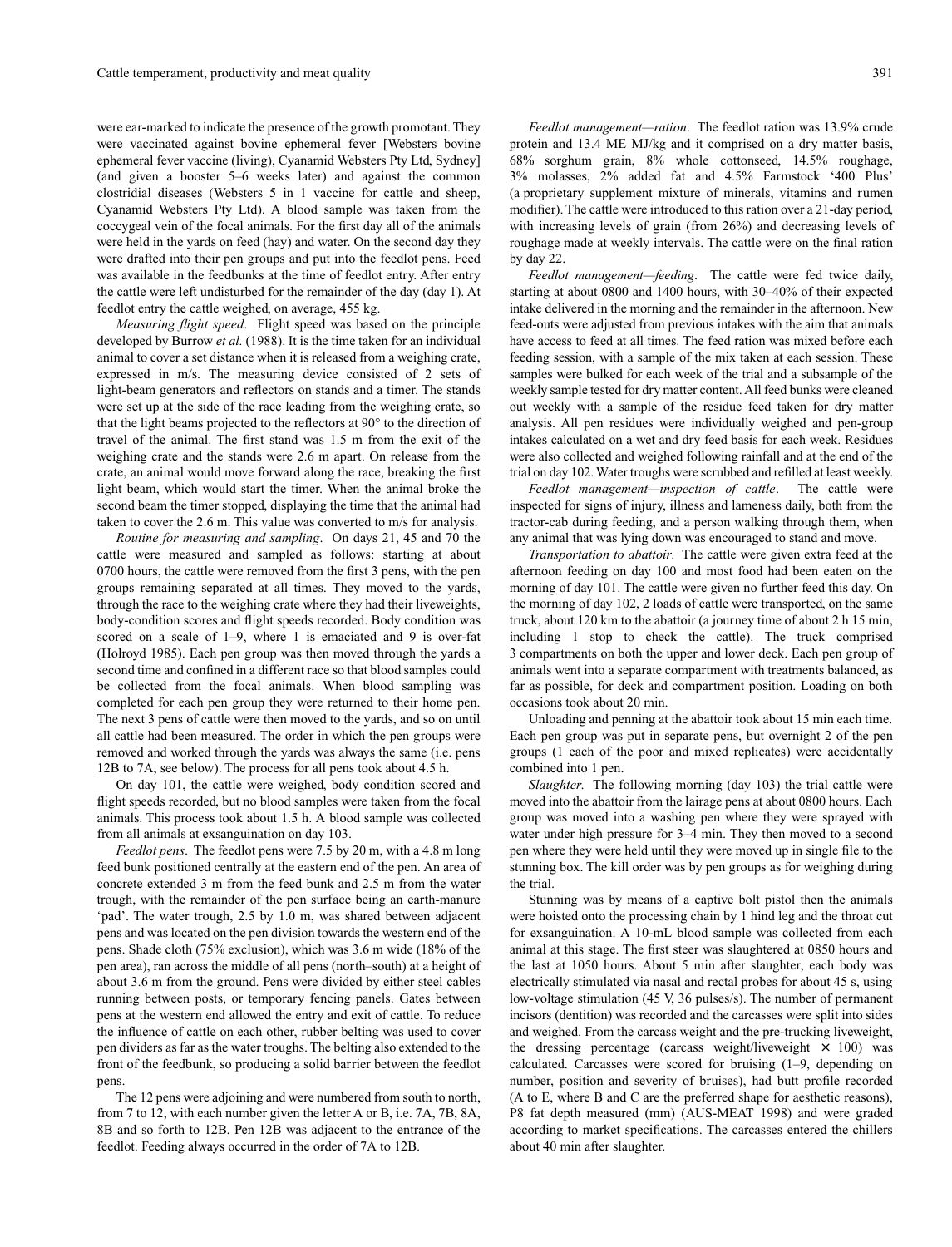*Carcass data*. Carcass pH and temperature were measured with a hand-held device in the *M*. *longissimus dorsi* (LD) at the 12–13th-rib area according to the procedure described by Meat Standards Australia (MSA 2001). A 2-point calibration (at pH 6.88 and 4.00) of an approved meter was carried out at the beginning of the day, before measurements were taken on the carcasses (MSA 2001). An incision about 10 mm wide was made and the dual probe inserted to a depth of about 20–30 mm into the LD. This was on the right side of the carcass on entry into the chiller. Second recordings of carcass pH and temperature were made about 1 h after chiller entry. After overnight chilling all sides were sliced at the 12–13th rib and a qualified Aus-Meat assessor carried out a standard 'chiller assessment' (AUS-MEAT 1998) for marbling (0, no marbling, to 6, heavy marbling), meat colour (1A, 1B, 1C to 7, very light red to very dark red); and fat colour (0, white, to 9, creamy yellow). Twenty-two sides from each treatment group were selected based on a representative range of initial flight speeds and liveweights (measured on day 70 of feedlotting) of the steers within each pen (5 or 6 per pen). On this subset of 66 sides, third carcass pH and temperature ('ultimate' values) recordings were made between 0600 and 0830 hours (i.e. between 21 and 24.5 h after slaughter) by inserting the probe into the exposed muscle.

*Eating*-*quality measurements*. The LD from the right side of the subset of 66 sides was collected in the boning room, stored at 1°C, and sent to the Brisbane Laboratory, Food Science Australia, where the samples were aged for 14 days, sliced and frozen. The eating quality of the LD samples was assessed as part of the MSA grading scheme and the 4 sensory dimensions of tenderness, juiciness, flavour and overall acceptability were combined into a single Meat Quality Score (MQ4) (Polkinghorne *et al.* 1999).

#### *Data analyses*

All analyses were performed using the statistical package Genstat (Genstat 5 Committee 1993). Initial analyses indicated that blocks were not significant for any variables. In all subsequent analyses the block factor was not included. Variates recorded once only, e.g. average daily gain, carcass- and meat-quality measures, were subjected to a 1-way analysis of variance with the residual estimated from variation between pens within treatments. Variates measured repeatedly over time, e.g. flight speed, body-condition score, liveweight and feed intake, were subjected to split-plot in time analysis of variance with pens as the main plots and times as the subplots. The degrees of freedom in the pen $\times$  time stratum were adjusted for lack of compound symmetry of the variance– covariance matrix using the method of Greenhouse and Geisser (1959). The variance of flight speed within each pen at each time of measurement during feedlotting was analysed using the split-plot in time analysis of variance after taking logs of the pen variances.

A chi-squared test was applied to discrete variables such as dentition, marbling and muscle colour to compare the distributions of classes across treatments.

Since some steers lost weight in the early phase of feedlotting, feed conversion efficiency (FCE) was calculated as the inverse of the common method, i.e. inverse FCE (*i*FCE) = average daily gain/average daily intake. Inverse FCE over various periods were subjected to 1-way analysis of variance.

In all analyses of variance, the treatment sum of squares was partitioned into 2 orthogonal contrasts: Poor *v*. good treatment; and mixed *v*. the other 2 treatments ('the rest'). These comparisons made biological sense, as the mixed treatment comprised animals with poor and good temperaments and, thus, it was unlikely that this treatment would differ from the others. On the other hand, effects of temperament would be revealed by comparing the poor and good treatments. For the same reason, we believed that the accidental mixing of a poor and mixed treatment pen group during lairage was unlikely to influence the results, and so the mixing was ignored for the purposes of analyses.

Correlations between flight speeds of steers at different times were calculated. The repeatability of flight speed over time was calculated using the method of residual maximum likelihood to calculate variance components. The model used was:

$$
Y_{ij} = \mu + date_i + steer_j + error_{ij}
$$

where  $Y_{ii}$  = the measurement for the *j*th steer on the *i*th date;  $\mu$  = overall mean; date<sub>i</sub> = fixed effect for the *i*th date; steer<sub>j</sub> = random effect of the *j*th steer; error $_{ij}$  = random variation. Repeatability was calculated as: repeatability = animal variance component/(animal + error variance components).

To investigate possible relationships between flight speed and production measures, correlations were calculated. Pearson's correlations were calculated between flight speeds and average daily gains, carcass traits, meat-quality and eating-quality measures using data from individual animals. Spearman's rank correlation was used to assess the correlations between flight speeds and body-condition scores of individual animals. Pearson's correlations between flight speed and intake and *i*FCE were based on data from each pen, since intakes were measured on a pen basis.

#### **Results**

#### *Flight speed*

The correlations between flight speeds taken before feedlot entry (the mean of which was used to allocate animals to treatments), together with those recorded during feedlotting, ranged from 0.53 to 0.78 (*P*<0.01 for all). Correlations between flight speeds recorded on days 0–101 for the treatments were the following: poor 0.33–0.71 (*P*<0.05), mixed 0.21–0.83 (*P*<0.05 for all except the lowest) and good 0.34–0.73 (*P*<0.05).

The repeatabilities  $(\pm s.e.)$  of flight speeds for all steers for the periods before and after feedlot entry, before feedlot entry and during feedlotting were  $0.68 \pm 0.03$ ,  $0.72 \pm 0.04$ and  $0.69 \pm 0.03$ , respectively.

There were no differences (*P*>0.05) between treatments or times for variance of pen flight speeds (log-transformed). Overall means of log (variance) were 0.583, 0.574 and 0.349 (s.e. is 0.089) for poor, mixed and good treatments, respectively.

There was a significant  $(P<0.001)$  effect of day on flight speed, with a trend for flight speeds to increase up to day 70 and then decrease on day 101. Treatment had no effect on changes in flight speed and the patterns of flight speeds during feedlotting were similar for the 3 treatments (see Fig. 1). There was also a significant (*P*<0.001) effect of treatment that demonstrated that the differences in flight speeds in the treatment groups were maintained throughout the experimental period.

#### *Liveweight*

All steers gained little liveweight from day 0 to day 21, but gained weight linearly thereafter (Fig. 2). Throughout the feedlotting period (days 0–101), treatment tended to affect liveweight  $(P = 0.10)$  and the contrast between poor and good was significant  $(P<0.05)$ , whereas the contrast between mixed and the rest was not.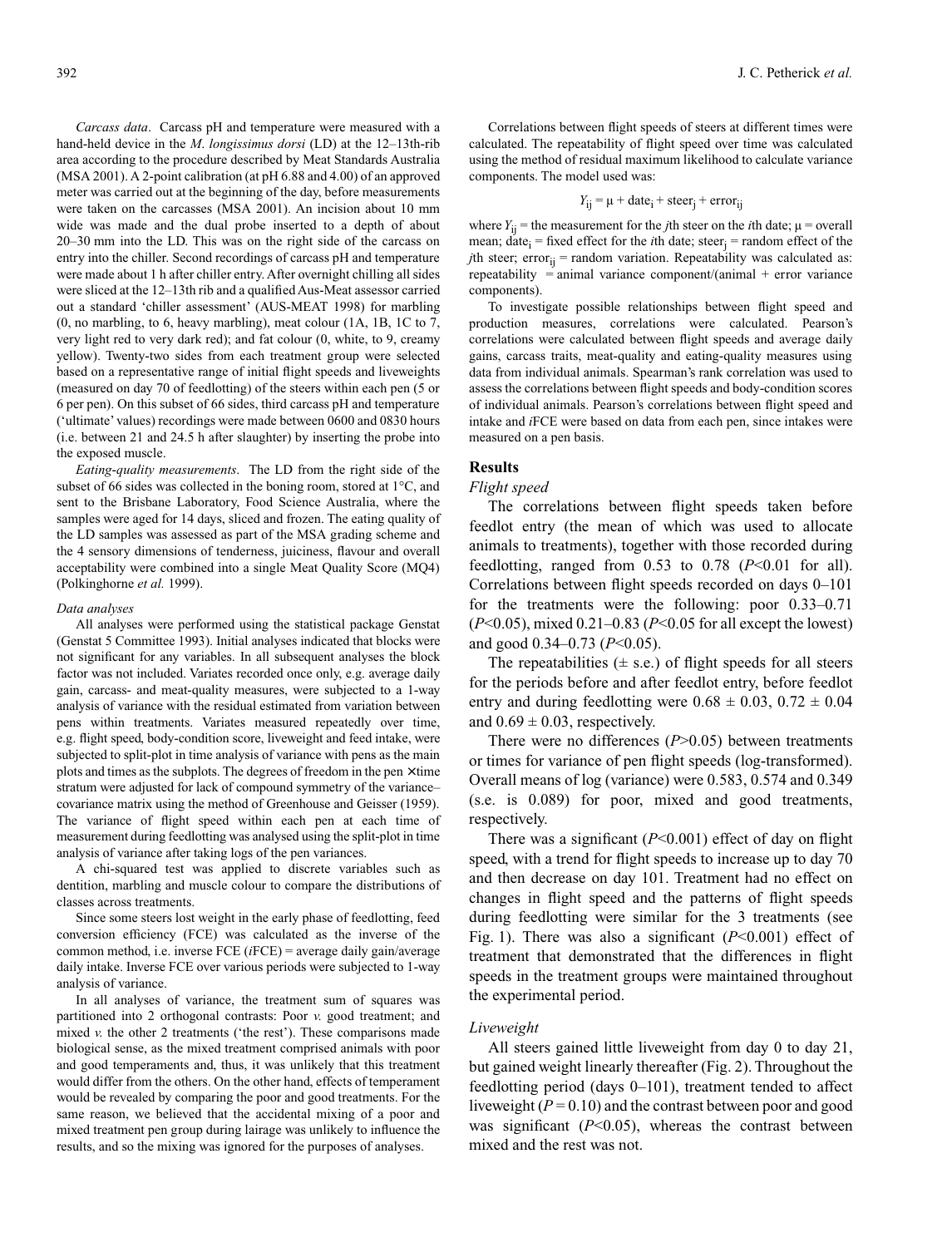

**Figure 1.** Mean flight speed of steers on poor  $(\bullet)$ , mixed  $(\triangle)$  and good  $(\blacksquare)$  treatments during feedlotting. The vertical bar is the s.e. of the means.

#### *Average daily gain*

There was no significant effect of treatment on ADGs during days 0–21 or from day 21 to day 101. However, there was a trend for a difference between the poor and good over the whole period  $(P = 0.07$ ; Table 2), but not for mixed and the rest.



**Figure 2.** Mean liveweight of steers on poor  $(\bullet)$ , mixed  $(\triangle)$  and good  $(\blacksquare)$  treatments during feedlotting. The vertical bar is the s.e. of the means.

#### *Body*-*condition score*

There was a significant (*P*<0.05) effect of treatment on body-condition score during the feedlotting period, with the contrast between poor and good also being significant  $(P = 0.01)$ , but that between mixed and the rest was non-significant  $(P = 0.92)$ . At induction, there was no difference between the treatments ( $P = 0.57$ ), with the mean values being 6.03, 6.08 and 6.15 (s.e. is 0.11) for poor, mixed and good, respectively. On day 101, the mean values were 7.13, 7.42 and 7.48 (s.e. is 0.13) for poor, mixed and good, respectively  $(P = 0.054)$ . Body-condition scores increased (*P*<0.01) consistently across treatments during the feedlotting period.

#### *Feed intake*

There was no effect of treatment on feed intake (kg DM/head.day). However, there was a significant (*P*<0.001) effect of week on intake. Intakes were 8.48, 13.16, 12.29, 12.39, 13.17, 13.56, 13.64, 13.24, 12.67, 12.71, 12.22, 12.40, 12.17, 12.03 and 12.29 kg DM/head.day (s.e. is 0.14) for weeks 1–15, respectively, with the major difference being between week 1 and the remaining weeks.

#### *Inverse food conversion efficiency*

There was a trend for treatment to affect *i*FCE during the feedlotting period ( $P = 0.12$ ), with mean values being 0.111, 0.116 and 0.123 (s.e. is 0.004) for poor, mixed and good, respectively. The contrast between poor and good was significant  $(P<0.05)$ , while mixed *v*. the rest was not  $(P = 0.92)$ .

#### *Carcass and meat quality*

Analysis of the time interval between stunning and electrical stimulation revealed no difference between the treatments groups, with the mean interval being 5 min for all treatments. There were no differences between treatments in the interval between the recording of the first and second carcass temperatures and pH values, with the means being 97.4, 85.4 and 89.9 min for the poor, mixed and good groups, respectively.

Some of the data collected (butt shape, grade, bruising and fat colour) could not be statistically analysed because there was little to no variability. There were 3 butt shapes of B and the remainder were type C. All but 1 animal graded as

**Table 2. Average daily gains for steers on the poor, mixed and good treatments during different phases of feedlotting**

| Treatment                           | Day $0-21$ | Day $21 - 101$ | Day $0-101$ |
|-------------------------------------|------------|----------------|-------------|
| Poor                                | 0.30       | 1.66           | 1.37        |
| Mixed                               | 0.42       | 1.70           | 1.43        |
| Good                                | 0.61       | 1.79           | 1.54        |
| s.e.                                | 0.15       | 0.07           | 0.06        |
| <i>P</i> -value (poor $\nu$ , good) | 0.19       | 0.20           | 0.07        |
| $P$ -value (mixed v. rest)          | 0.87       | 0.76           | 0.71        |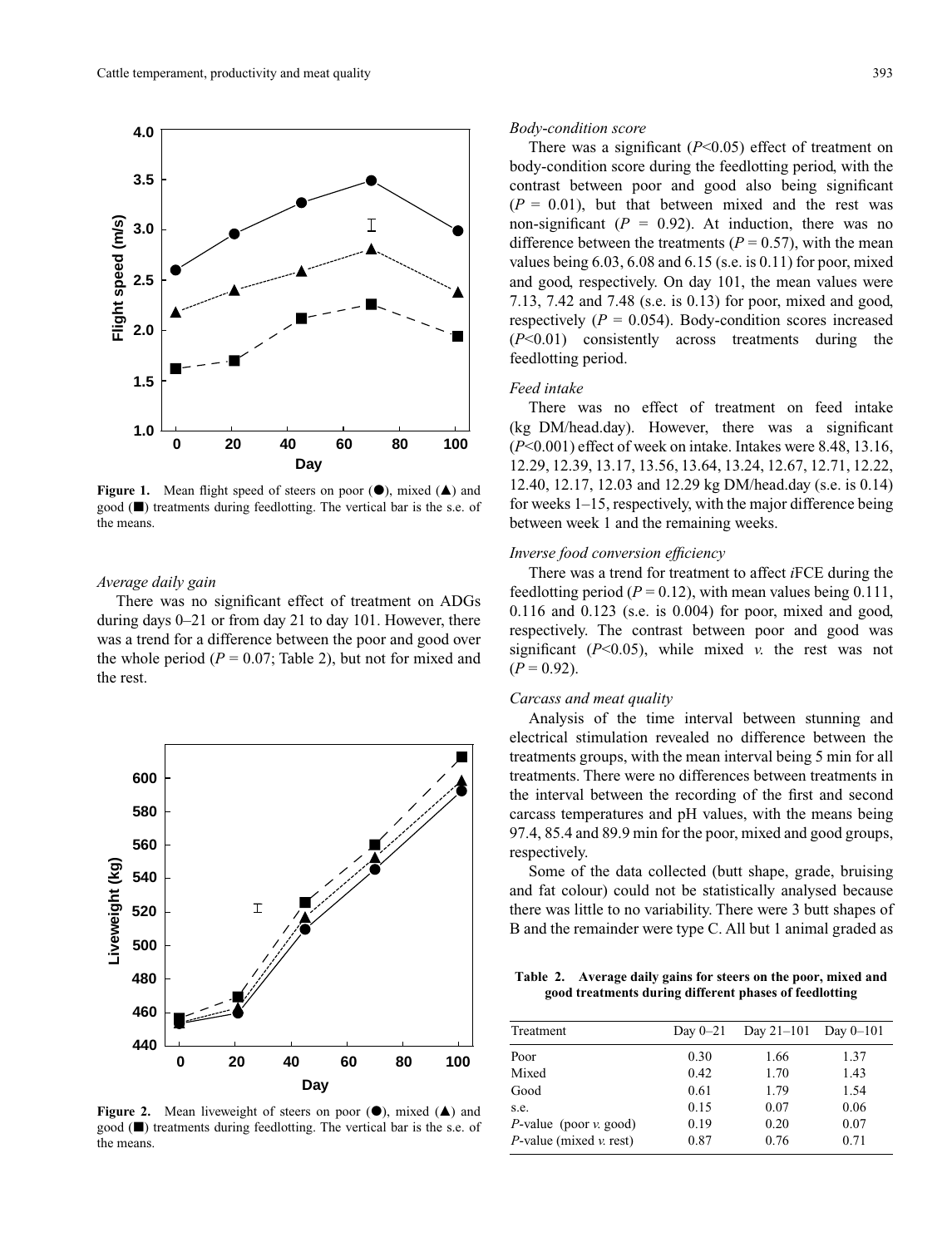| Treatment | P8 fat<br>(mm) | Carcass wt<br>(kg) | Dressing<br>$\frac{10}{6}$ | Temp.<br>on entry | pH on<br>entry | Temp.<br>∣h after | pH<br>1 h after | Ultimate<br>temp. | Ultimate<br>pH |
|-----------|----------------|--------------------|----------------------------|-------------------|----------------|-------------------|-----------------|-------------------|----------------|
| Poor      | 14.8           | 314.7              | 53.17                      | 36.5              | 5.74           | 29.2              | 5.43            | 10.1              | 5.49           |
| Mixed     | 15.5           | 316.9              | 52.95                      | 37.6              | 5.85           | 31.0              | 5.43            | 11.2              | 5.46           |
| Good      | 15.7           | 324.9              | 53.03                      | 37.4              | 5.92           | 30.8              | 5.45            | 10.3              | 5.48           |
| s.e.      | 0.8            | 4.6                | 0.4                        | 0.6               | 0.06           | 1.1               | 0.02            | 1.2               | 0.03           |

**Table 3. P8 fat depth, total carcass weight, dressing percentage, and carcass temperature and pH values of all carcasses on entry to, and 1 h after, in the chiller and a subset of 66 carcasses ('ultimate') from poor, mixed and good treatments**

suitable for the Japanese market. Bruising scores were 0 (no bruising) except for 1 animal that scored 3 (1 serious bruise in the loin). All animals had a fat colour of 0.

Treatment had no effect on dentition, muscle colour and marbling scores. Of the steers, 49.2% were 2-toothed, 48.3% were 4-toothed and 2.5% were 6-toothed. Most (91.2%) of the carcasses had a marbling score of 0, with 8.8% having a score of 1. Most (96.5%) carcasses had a muscle colour score of 1B and the remainder had a score of 1C.

Treatment did not affect P8 fat depth, total carcass weight and dressing percentage (Table 3). The temperature and pH values for all carcasses, on chiller entry and after 1 h in the chiller, and for the subset of 66 carcasses ('ultimate') are also given in Table 3. There was no effect of treatment on any of these measures.

#### *Eating quality*

Treatment did not affect any of the variables contributing to eating quality. Treatment did not affect the MQ4 scores, the values of which were 55.0, 56.6 and 55.4 for poor, mixed and good treatments, respectively (s.e. is 1.8).

A number of carcasses achieved pH values below 6.0 while temperatures were above 35°C, and there was evidence  $(\chi^2 = 12.1; P<0.01)$  for fewer of these carcasses to be from the good treatment (Table 4).

#### *Correlations*

*Flight speed and ADG*. Flight speed on day 0 was significantly (*P*<0.05) negatively correlated with ADG during days  $0-45$  ( $r = -0.20$ ),  $0-70$  ( $r = -0.19$ ) and  $0-101$  $(r = -0.18)$ . Flight speed on day 21 was significantly negatively correlated with ADG during days 0–21 (*r* = –0.36;

#### **Table 4. Distribution of carcasses in pH–temperature windows from poor, mixed and good treatments at the time of entry to the chiller**

Data are missing for 1, 5 and 1 carcasses from the poor, mixed and good treatments, respectively

| Treatment |             | Temperature $>35^{\circ}$ C | Temperature $\leq 35^{\circ}$ C |        |  |
|-----------|-------------|-----------------------------|---------------------------------|--------|--|
|           | $pH \leq 6$ | pH > 6                      | $pH \leq 6$                     | pH > 6 |  |
| Poor      | 28          |                             |                                 |        |  |
| Mixed     | 27          |                             |                                 |        |  |
| Good      |             |                             |                                 |        |  |

*P*<0.01), on day 45 with ADG during days 0–45 (*r* = –0.32; *P*<0.01), on day 70 with ADG during days  $0-70$  ( $r = -0.20$ ;  $P<0.05$ ), and on day 101 with ADG during days  $0-101$  $(r = -0.25; P \le 0.01)$ .

*Flight speed and body*-*condition score*. Flight speed on day 0 was significantly negatively correlated with body condition score on day 0  $(r = -0.26; P<0.01)$ , day 21 (*r* = –0.25; *P*<0.01), day 70 (*r* = –0.33; *P*<0.01) and day 101 (*r* = –0.23; *P*<0.05). On days 21, 70 and 101, flight speed was significantly (*P*<0.01) negatively correlated with body-condition scores on those days  $(r = -0.29, r = -0.24)$ and  $r = -0.38$  for 21, 70 and 101, respectively).

*Flight speed and intake*. There were no significant correlations between flight speed and pen intakes.

*Flight speed and iFCE*. Flight speed on day 0 was significantly (*P*<0.05) negatively correlated with *i*FCE during days  $0-45$  ( $r = -0.68$ ) and  $0-101$  ( $r = -0.60$ ). Flight speed on day 21 was significantly negatively correlated with *i*FCE during days  $0-21$  ( $r = -0.60$ ;  $P < 0.05$ ), on day 45 with *i*FCE during days 0–45 (*r* = –0.73; *P*<0.01), on day 70 with *i*FCE during days 0–70 (*r* = –0.63; *P*<0.05) and on day 101 with *i*FCE during days 0–101 (*r* = –0.73; *P*<0.01).

*Flight speed and carcass traits*. Flight speed on day 0 was significantly ( $P<0.05$ ) negatively correlated ( $r = -0.20$ ) with dressing percentage. There were no significant correlations between flight speed and carcass weight and P8 fat depth.

*Flight speed and meat quality*. While there were some low–moderate correlations between flight speed on different days of the trial and aspects of meat quality, there was only 1 that was consistent. There were significant negative correlations between flight speed on days  $0 (r = -0.26;$ *P*<0.05), 21 (*r* = –0.25; *P*<0.05), 45 (*r* = –0.35; *P*<0.01) and overall mean  $(r = -0.31; P < 0.05)$  and the first pH value.

*Flight speed and eating quality*. There were no significant correlations between flight speed and MQ4 scores.

#### **Discussion**

As discussed by Burrow (1997), a large number of tests have been used to assess the temperament of cattle. A major difficulty with temperament tests is that we are unsure as to what is actually being assessed. For example, is the animal reacting to being socially isolated, being in an unfamiliar place, confined, restrained or the presence of, or close proximity to people? Different tests of temperament could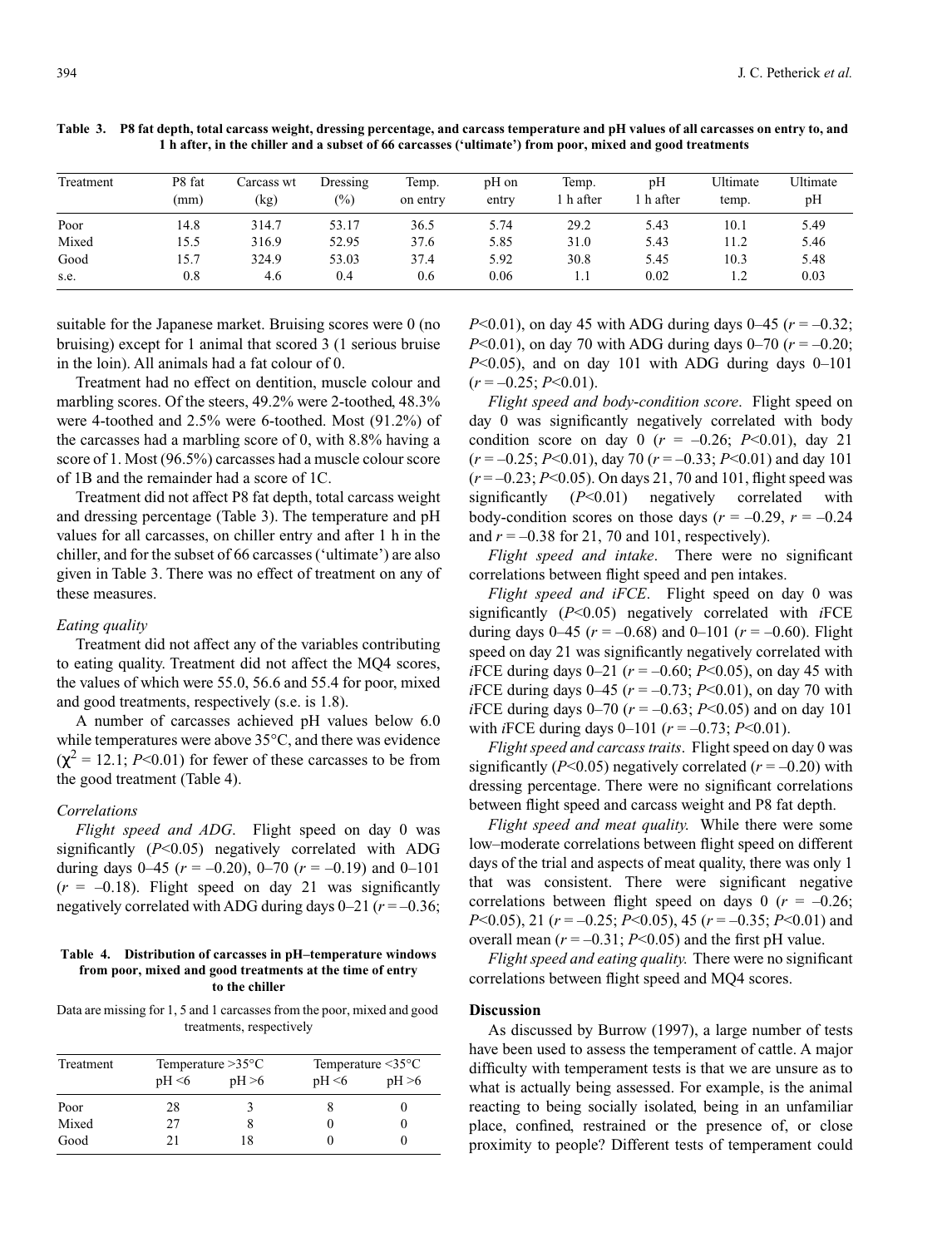give markedly different results depending on which of these factors are incorporated into the test situation. Indeed, some authors have suggested that temperament depends on the situation in which measuring takes place (Fordyce *et al.* 1982). We would suggest, however, that temperament reflects how fearful an animal is and, therefore, temperament *per se* does not change with the situation, but rather, different tests measure different aspects of an animal's fear response to the test situation.

As with any trait, both genetic composition and environmental aspects (such as the previous experiences of the animals) will determine temperament. It may be that some tests of temperament are more likely to reflect the intrinsic fearfulness of an animal, while others reflect situation-specific fear resulting from the environmental conditions at the time of testing and whether or not an animal has experienced those, or similar conditions previously. Flight speed is a heritable trait (Burrow and Corbet 2000), while other tests of cattle temperament tend to have low heritabilities and be very variable (Fordyce *et al.* 1982; Burrow 1997).

In this trial, flight-speed measurements were moderately to highly correlated across all animals and within treatments. Flight-speed measurements showed little change in variability over time and were also highly repeatable before and during feedlotting, and for all steers. We suggest that a possible reason for the repeatability and heritability of flight speed is that it largely measures the intrinsic (genetic) fearfulness of the animal and is, thus, an appropriate and reliable measure of temperament.

Based on anecdotal reports from the feedlot industry we had anticipated that the steers would become increasingly docile during the feedlotting period. However, our data showed that flight speed increased up to day 70, with a decrease on day 101. We have seen a similar trend for flight speed to decrease in the later stages of 100-day feedlotting in a previous study (J. C. Petherick and R. G. Holroyd unpublished data). This slowing may simply reflect the high liveweight of the animals and a concomitant reduction in agility. We hypothesised that the increase in flight speed up to day 70 in the current trial may have been due to the focal animals increasing their flight speed, as previous work has shown that repeated restraint and sampling of weaner cattle leads to increased flight speeds (Petherick *et al.* 1998). When the data were separated into non-focal and focal animals and investigated there was no evidence to support our hypothesis. We, therefore, suggest that the increase in flight speed was a result of the repeated handling of all of the animals. This finding indicates that, despite our efforts to handle the cattle as calmly and quietly as possible, the cattle found the handling process aversive and it increased their fearfulness. Recent work by Pajor *et al.* (2000) on the handling of dairy cattle adds support to this suggestion. These workers found that handling treatments that may be regarded as fairly

innocuous (e.g. shouting) appeared to be aversive to cows. Our findings, also, add objective support to the opinion of some members of the feedlotting industry that cattle should be minimally handled during feedlotting, although the reasons for doing so may differ. Members of the industry suggest that repeated handling should be avoided to ensure good production; our results indicate that handling increases the fearfulness of the animals. There is, however, strong evidence that production and fearfulness are linked (e.g. see Hemsworth and Coleman 1998).

Our results also showed that the differences in flight speeds established at allocation to the good-, mixed- and poor-treatment groups were maintained throughout feedlotting, and that changes in, and patterns of, flight speeds were no different between these groups. Thus, animals with poor temperaments continued to have poor temperaments, while those with good temperaments maintained their good temperament. This was further demonstrated when the data from the mixed treatment were examined. Within these groups, animals with good temperaments maintained their good temperaments and, similarly, so did those with poor temperaments (Holroyd *et al.* 2000). These results indicate that long-term changes to the temperament of cattle are unlikely to be made simply by grouping cattle of different temperaments. However, it must be borne in mind that these animals were group-mates for only 100 days and they were adult at the time of grouping. It is possible that changes to temperament may occur in younger animals learning from others over a long period of time. An alternative explanation for these findings is that flight speed is a completely insensitive measure of the extrinsic (learning) component of temperament.

In a number of studies, temperament, measured in a variety of ways, has been found to be correlated with improved production (Fordyce *et al.* 1985, 1988*a*; Voisinet *et al.* 1997*a*; Fell *et al.* 1999) and our results agree with those findings. Flight speed was negatively correlated with ADG, *i*FCE, body condition and dressing percentage, and flight speed, as measured on day 0 (as well as on other days during the trial), was a reliable predictor of the performance of the animals.

The groups of animals on the poor treatment had lower liveweights than those on the good treatment throughout the feedlot period, despite having similar weights at the start. There was also a trend for ADGs to be greater for the good treatment than for the poor. All animals improved in body-condition score during feedlotting, as would be anticipated, but body condition was significantly better for the groups of good-temperament animals than for the groups of poor. While intakes did not differ, feed conversion efficiency (as analysed using *i*FCE) was significantly better for the good treatment than for the poor treatment. For all of these measures, the mixed treatment fell between the good and poor treatments. It is likely that this was a result of the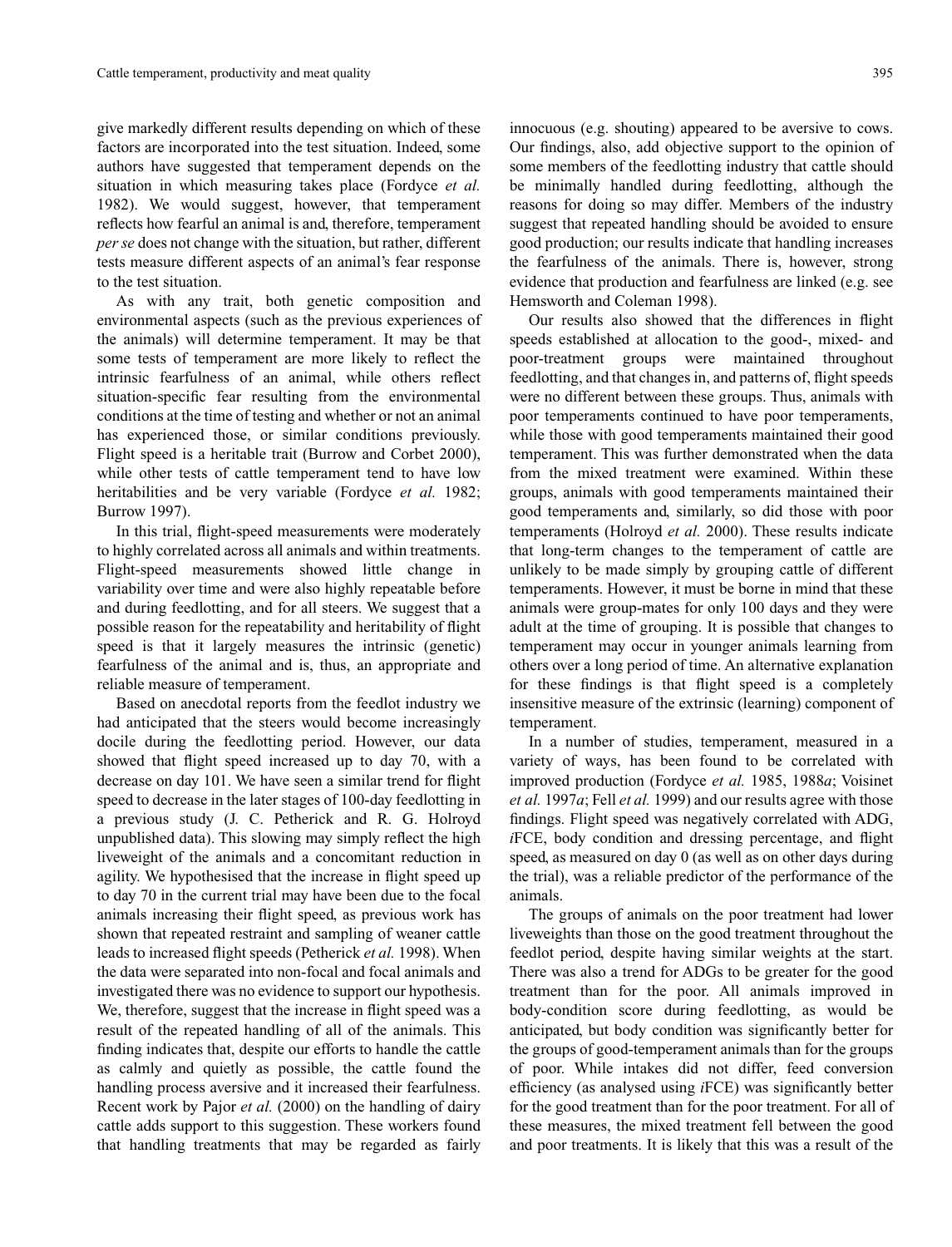treatment being a mix of poor- and good-temperament animals, with the poor-temperament animals in the groups having a poorer performance than the good-temperament animals (Holroyd *et al.* 2000). However, this suggestion is tentative, as the analysis of the mixed treatment involved small numbers of animals in some cells.

There have been few attempts to explain the mechanism for the relationship between temperament and production, although, as stated above, there is ample evidence that fear of humans has a significant effect on production. Fear is a highly potent stressor (Boissy 1995), so highly fearful animals are likely to expend considerable energy from being in a state of high arousal, which would affect FCE, liveweight gain and body condition. Indeed, we have found that ADGs are greater in feedlot cattle that tend to spend a greater proportion of their time relaxed and ruminating compared with those being alert (Petherick *et al.* 2000).

Temperament grouping had no effect on any of the carcass attributes, but there was a significant negative correlation between flight speed and dressing percentage. We had expected differences between treatments in view of the findings by Fordyce *et al.* (1988*b*) that temperament affected the amount of bruising to carcasses. Also, the differences in liveweights between the treatment groups may have been expected to translate into heavier carcasses in the good-temperament groups. The carcasses from the good treatment were on average 10 kg heavier than those from the poor treatment, but differences were not statistically significant. The correlation between flight speed and dressing percentage was significant and it is likely that this negative relationship reflected the higher weight gain, better body condition and heavier carcasses of the good-temperament animals compared with the poor.

Carcasses were handled in the same way and there were no differences between treatment groups in the times at which temperatures and pH values were measured. After slaughter, there is breakdown of muscle glycogen to lactic acid and good-quality beef requires an ultimate pH value close to 5.5 (Tarrant 1989; Immonen and Puolanne 2000). At this pH level, glycogen breakdown ceases even if undegraded (residual) glycogen remains in the muscle (Tarrant 1989). Any stressor that results in a pre-slaughter depletion of glycogen below a certain threshold level will cause a progressive increase in ultimate pH, as post-mortem acidification is curtailed (Tarrant 1989). Dark-cutting beef occurs at pH levels above 5.8 and is a consequence of low muscle glycogen at the time of slaughter (Tarrant 1989). In this experiment, temperament grouping did not affect carcass temperatures and pH levels, and normal ultimate pH levels (5.46–5.49) were achieved in the subsample of 66 carcasses measured. Thus, there was no indication of dark-cutting, which contrasts with the findings of Voisinet *et al.* (1997*b*) who found that cattle with poor temperaments were more likely to produce dark-cutting beef.

The relationship between carcass temperature and pH is critical in preventing 'shortening' of muscle fibres, which causes a toughening of the meat (Locker and Hagyard 1963; Hertzman *et al.* 1993; Olsson *et al.* 1994; Devine *et al.* 1999). Cold-shortening can result if pH levels are above 6.0 when the carcass temperature is below 12°C, while heat-shortening results if pH falls below 6.0 when the carcass temperature is above 35°C (MSA 1999, 2000). All of the carcasses achieved pH levels below 6.0 by the time that carcass temperature reached 12°C and, so, cold-shortening was not an issue. However, a significant proportion of the carcasses had pH levels below 6.0 when carcass temperatures were above 35°C, indicative of heat-shortening. Heat-shortening appears to be more of a problem when electrical stimulation is applied within 5 min of slaughter (Hwang *et al.* 1999), as was the case at this abattoir. However, a comparison of the distribution of 'heat-shortened' carcasses for all 120 carcasses and the subsample of 66 carcasses showed evidence of less heat-shortening in the carcasses from the good treatment than in those from the mixed and poor treatments. All carcasses were treated the same, so this differential effect is unlikely to result from the electrical stimulation *per se*. The difference could have arisen in a number of ways. First, there were higher concentrations of lactic acid in the muscles of the animals from the poor and mixed treatments before and/or at slaughter than in those from the good treatment. Second, the carcasses from the different treatment groups were chilled at different rates. Third, the rate of glycolysis differed. There was no evidence that carcasses were of different temperatures when the first and ultimate temperatures and pH levels were recorded, so a difference in the rate of chilling appears an unlikely explanation. However, either an initial high level of lactic acid or a rapid rate of glycolysis would have resulted in high levels of lactic acid when carcasses were still warm. Although not strong, there was a significant negative correlation between flight speed and the first pH value and, although not significantly different, initial pH levels tended to be lower in the poor and mixed treatments than in the good treatment (5.72, 5.84 and 5.91, respectively). These findings suggest that carcasses from poor-temperament animals had higher initial lactic acid levels than carcasses from good temperament animals.

Initial high concentrations of lactic acid in muscles could have arisen because muscle glycogen had already been converted to lactic acid immediately before slaughter, as a result of the animals experiencing stress. Adrenalin is involved in the glycogenolytic process, with some evidence that the response to adrenalin is greatest in slow-twitch muscle fibres (Tarrant 1989). It appears, therefore, that there is some evidence that a greater proportion of the animals from the poor and mixed treatments experienced stress before slaughter than from the good treatment. One mechanism by which this could operate is that cattle with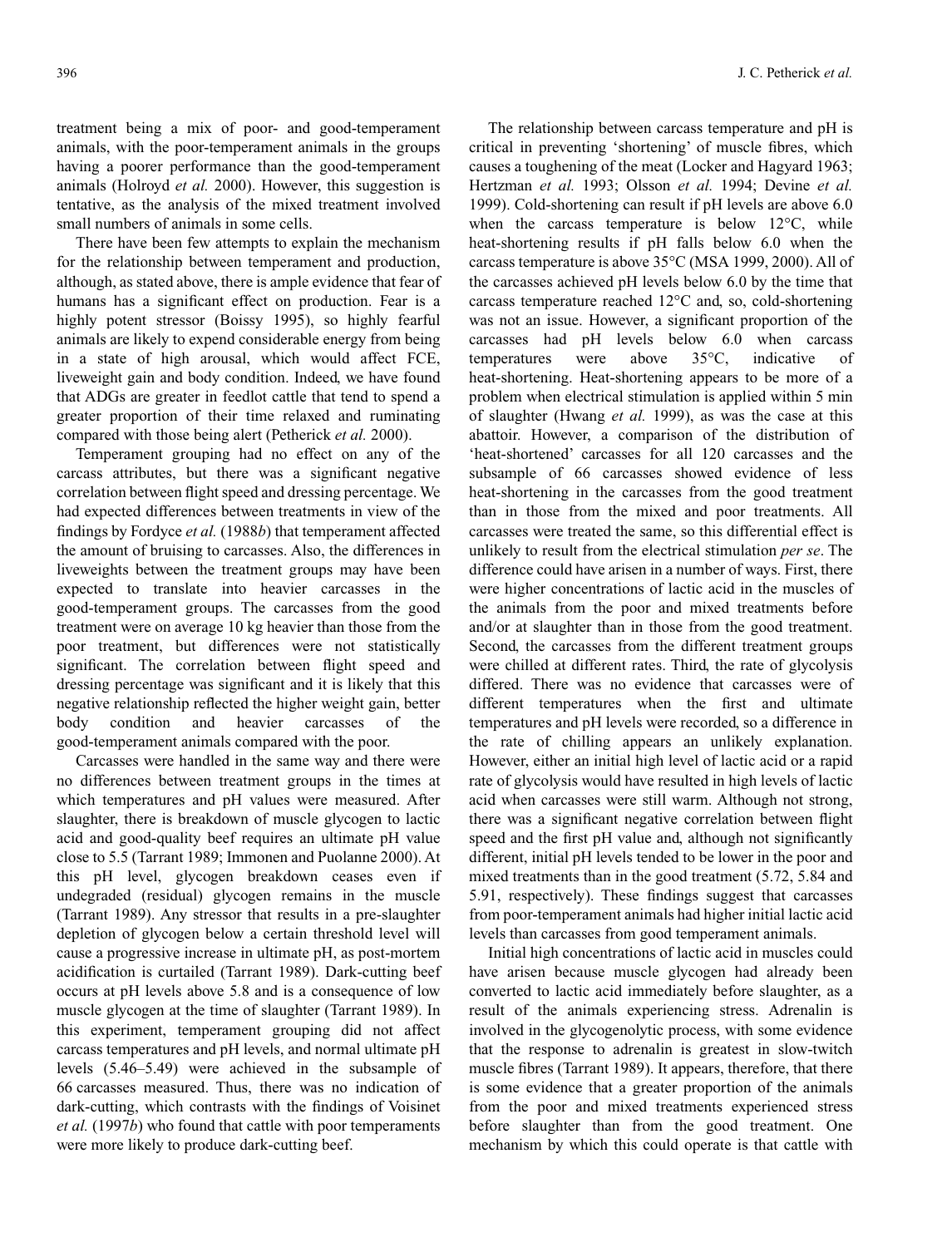poor temperaments have greater proportions of slow-twitch muscle fibres. Certainly, there appears to be some evidence that muscles with a high proportion of these glycolytic fibres show an increased propensity for dark-cutting, with these fibres being more common in bulls which exhibit more dark-cutting (Young and Foote 1984).

Another explanation of this result relates to the considerable variability of residual glycogen and glucose in muscle at low pH levels, with the potential for the production of so-called 'medium-stress' beef (Immonen and Puolanne 2000). According to Immonen and Puolanne (2000) this beef has a normal ultimate pH, but may contain the same low concentrations of residual glycogen and glucose as the most severe dark-cutters. These authors state that this phenomenom is an indication that the cattle have experienced pre-slaughter stress resulting in low muscle glycogen concentrations. Whatever the mechanism, our results indicate that the poor-temperament cattle were more susceptible to the various stressors involved in pre-slaughter handling and transportation. The increased stress susceptibility of these animals is probably directly related to the high level of innate fearfulness in them.

The meat samples averaged an MQ4 score of about 55, which would be graded as 3 star on the MSA system (Polkinghorne *et al.* 1999), and is the grade expected for animals with this growth path and proportion of *Bos indicus* content, and the carcass processing procedure (Thompson *et al.* 1999; Thompson and Polkinghorne 2000). Thus, the potentially toughened meat appeared not to be detected in the eating-quality tests. Furthermore, there was no correlation between flight speed and eating quality.

#### **Acknowledgments**

We thank the staff of Brigalow Research Station, particularly the manager, Tony Barnes, and the feedlot supervisor, Mark Oram, for the management of the cattle and their assistance with data collection. Our thanks to Hamish McKerrow (Meat Standards Australia) and Matthew Kelly (CRC) for their help in taking carcass and meat-quality measures, and to John Thompson (University of New England) for his role in obtaining eating-quality measures. We are grateful to the staff of Teys Bros, Biloela, particularly Mick Thornton and Paul Behan, for allowing us access to the abattoir for the collection of carcass and meat-quality data.

#### **References**

- AUS-MEAT (1998) 'Information 1. Language, chiller assessment, labelling, register of cuts and items.' (AUS-MEAT Ltd: South Brisbane, Qld)
- Boissy A (1995) Fear and fearfulness in animals. *The Quarterly Review of Biology* **70**, 165–191.
- Boissy A, Le Neindre P (1990) Social influences on the reactivity of heifers: implications for learning abilities in operant conditioning. *Applied Animal Behaviour Science* **25**, 149–165.
- Burrow HM (1997) Measurements of temperament and their relationships with performance traits of beef cattle. *Animal Breeding Abstracts* **65**, 477–495.
- Burrow HM, Corbet NJ (2000) Genetic and environmental factors affecting temperament of zebu and zebu-derived beef cattle grazed at pasture in the tropics. *Australian Journal ofAgricultural Research* **51**, 155–162.
- Burrow HM, Seifert GW, Corbet NJ (1988) A new technique for measuring temperament in cattle. *Proceedings of Australian Society of Animal Production* **17**, 154–157.
- Devine CE, Wahlgren NM, Tornberg E (1999) Effect of rigor temperature on muscle shortening and tenderisation of restrained and unrestrained beef *m*. *longissimus thoracicus et lumborum*. *Meat Science* **51**, 61–72.
- Fell LR, Colditz IG, Walker KH, Watson DL (1999) Associations between temperament, performance and immune function in cattle entering a commercial feedlot. *Australian Journal of Experimental Agriculture* **39**, 795–802.
- Fordyce G, Dodt RM, Wythes JR (1988*a*) Cattle temperaments in extensive beef herds in northern Queensland. 1. Factors affecting temperament. *Australian Journal of Experimental Agriculture* **28**, 683–687.
- Fordyce G, Goddard ME, Seifert GW (1982) The measurement of temperament in cattle and the effect of experience and genotype. *Proceedings of the Australian Society of Animal Production* **14**, 329–332.
- Fordyce G, Goddard ME, Tyler R, Williams G, Toleman MA (1985) Temperament and bruising of *Bos indicus* cross cattle. *Australian Journal of Experimental Agriculture* **25**, 283–288.
- Fordyce G, Wythes JR, Shorthose WR, Underwood DW, Shepherd RK (1988*b*) Cattle temperaments in extensive beef herds in northern Queensland. 2. Effect of temperament on carcass and meat quality. *Australian Journal of Experimental Agriculture* **28**, 689–693.
- Genstat 5 Committee (1993) 'Genstat 5, release 3, reference manual.' (Clarendon Press: Oxford)
- Grandin T (1987) Animal handling. *Veterinary Clinics of North America*: *Food Animal Practice* **3**, 323–338.
- Greenhouse SW, Geisser S (1959) On methods in the analysis of profile data. *Psychometrika* **24**, 95–112.
- Grignard L, Boissy A, Boivin X, Garel JP, Le Neindre P (2000) The social environment influences the behavioural responses of beef cattle to handling. *Applied Animal Behaviour Science* **68**, 1–11.
- Hemsworth PH, Coleman GJ (1998) 'Human–livestock interactions. The stockperson and the productivity and welfare of intensively farmed animals.' (CAB International: Wallingford)
- Hertzman C, Olsson U, Tornberg E (1993) The influence of high temperature, type of muscle and electrical stimulation on the course of rigor, ageing and tenderness of beef muscles. *Meat Science* **35**, 119–141.
- Holroyd RG (1985) 'Aspects of reproduction in *Bos indicus* genotypes.' PhD Thesis, James Cook University, Townsville, Queensland.
- Holroyd RG, Petherick JC, Venus BK, Doogan VJ (2000) Effects of grouping feedlot steers with a range of flight speeds on liveweight and temperament changes. *Asian–Australasian Journal of Animal Science* **13** (Supplement July 2000 B), 188.
- Hwang IH, Shaw FD, Thomson BC, Thompson JM (1999) The influence of early post-mortem pH and temperature decline on tenderness and ageing potential of beef loin muscle. In 'Proceedings of the 45th international congress of meat science and technology'. Yokohama, Japan. pp. 246–247.
- Immonen K, Puolanne E (2000) Variation of residual glycogen-glucose concentration at ultimate pH levels below 5.75. *Meat Science* **55**, 279–283.